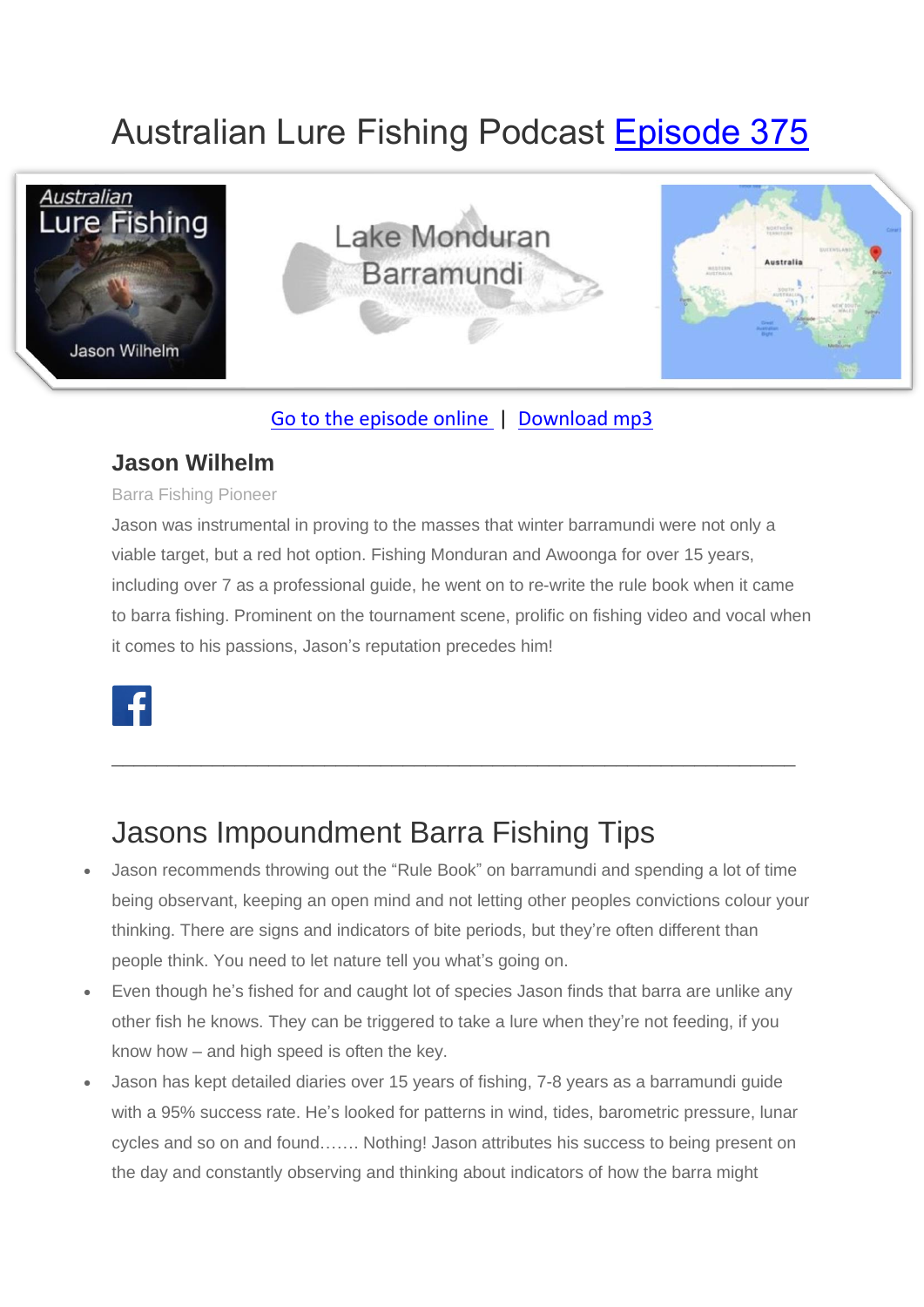behave. Cloud cover and wind changes at the time he was on the water were the biggest factors.

- Barramundi are catchable at any time on any day. Jason feels it's too easy to use lunar cycles and other factors as an excuse for not catching anything. The angler might "take his foot off the accelerator", rather that stay focussed and 100% alert if he believes there are reasons why the fish won't bite.
- There are days on the impoundments where a soft vibe or a blade will outfish just about any other lure. Other times when barra are feeding on redclaw a soft plastic paddletail literally dragged along the bottom will smash the fish. Yet other times a soft plastic frog burned at high speed is the key.
- Comfort is important. Air temperatures can get down to single digits on these impoundments, so bring plenty of warm clothing, comfortable footwear and so on. It's very difficult to maintain the focus and concentration required for this style of fishing is you are uncomfortable.
- Avoid "Ramp Talk". Jason has so often heard stories when he's turned up at the ramp of "I've been here for days and haven't had a bite" and then gone ahead and caught plenty of fish. This can be demoralising but if you ignore what others are saying, stay focussed, pay attention to details and prepare for a grind there's a really good chance you'll mess with some barra.
- The toughest fishing in central Queensland impoundments over winter usually comes after a south west wind and a clear, cold night. These conditions clear and cool the water dramatically and can make the fish more sluggish. When this happens, look for isolated pockets where the water is even half to one degree warmer. Wind is your friend, even as little as five knots can push slightly warmer surface water into a bay and barra will patrol the waters edge. Move in on the electric and be prepared to spook the odd fish when finding them. Watch your sounder closely for temperature rises.
- The "Soup Line" is a prime spot to fish in any impoundment. This occurs when there is a bit of breeze that causes muddy water along the shoreline that might extend from 1-3 ft from the bank. Don't be put off by the closeness to the bank or shallowness of the water there are always barra in these areas. They are easily spooked though, so long casts with soft landing lures like frogs are definitely the key. Noisy hard bodies will spook a fish in a flash in this scenario.
- Wind changes are important to be aware of. Fish don't move the instant the wind swings, so if you're onto some fish on the soup line in a bay, reposition your boat and continue fishing until they go off the chew.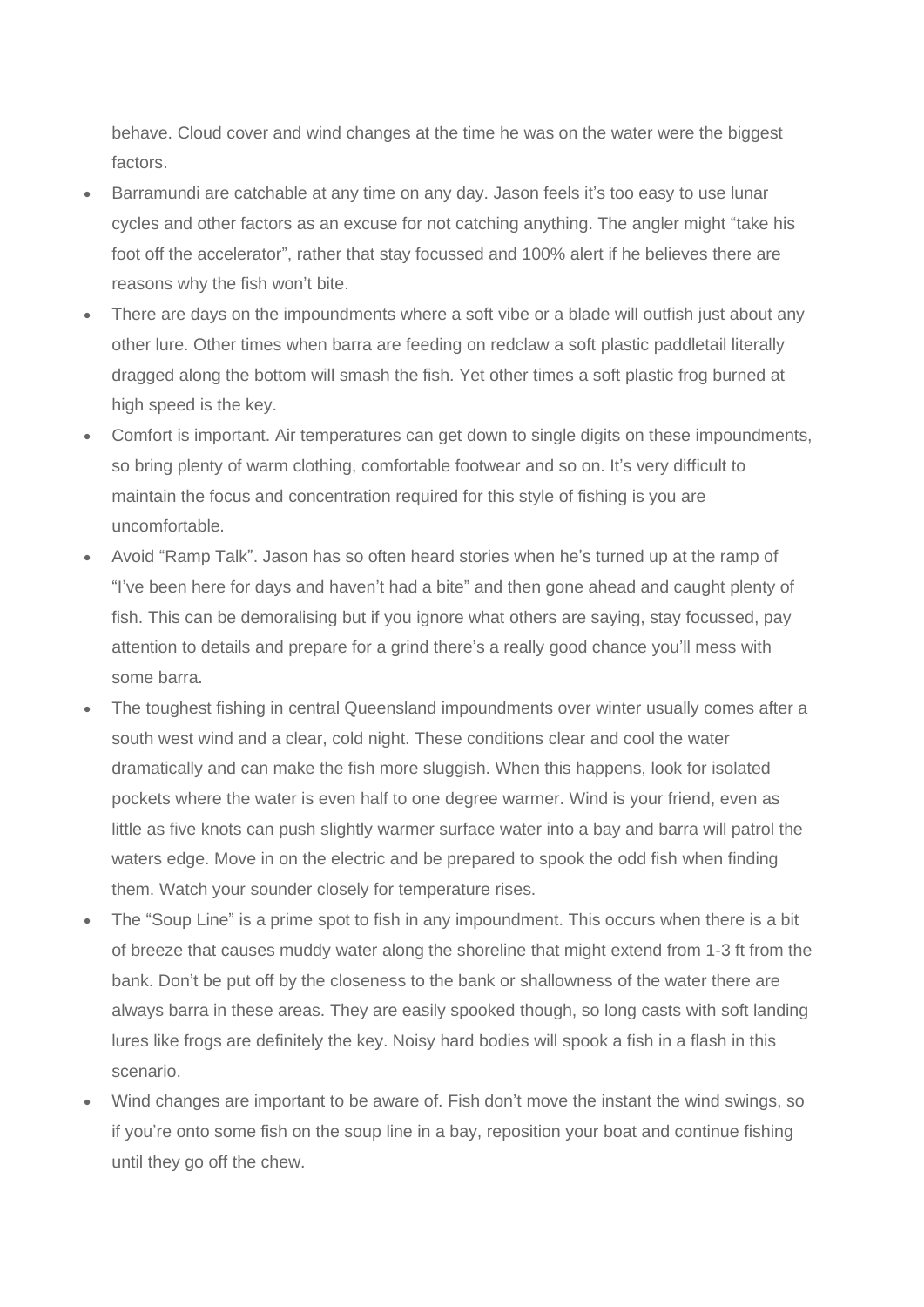- When a southerly blows up on Awoonga there can be a 3ft soup line along the bank within minutes and local resident barra will move in almost immediately and start feeding.
- Electric motors are better than petrol ones, but they still make a lot more noise than most anglers think. Jason prefers to tie up to a tree or to use an anchor to hold station while he fishes. Some bicycle inner tube over the anchor chain will reduce the noise it makes during deployment and use. Be super careful and quiet about deploying your anchor.
- On a glassy cold day, cast a soft frog close to the bank in timbered areas and work it through clear water or the soupline.
- Setting hooks on a barra is very different to setting hooks on a bream or bass. They can spit a lure with lightning speed, so be prepared to set the hook fast and hard, Jason recommends a double of triple hook set.

## Jason's Impoundment Barra Fishing Tackle

- As a guide, Jason preferred spin tackle to baitcast in impoundments, especially in heavy timber. This is partly because novice fishers can quickly learn to cast, but it's also a big advantage when a barra takes you into timber because you can flip the bail open and high stick the fish. This can cause the barra to get disoriented and jump, rather than bury itself in the sticks.
- A 7' to 7'2" spin rod with the best 3000-4000 size reel you can afford with 20-30lb braid (get high vis colours for soft plastic fishing as it helps with bite detection. Jason doesn't like fluorocarbon leaders because of their stiffness and refraction. He finds that 100lb Black Magic Supple Trace or Schneider line mono gives protection from getting rubbed off without impacting on lure action.

## Jason's Winter Barramundi Fishing Lures

• A soft plastic frog or something similar in size and shape. A Zoom Horny Toad rigged weedless with a 7/0 work hook that has a small amount of weight on the shank. This can be cast over the soupline or even in clear water and landed on the bank, then cranked slowly into the water. Wind slowly for a few turns then stop. Repeat a few times and then if it hasn't been taken, crank it back fast as the speed will often create a strike. With weedless frogs, pick a white or brightly coloured frog so you can see it. Watch the line extremely closely and at the slightest tick on the line or the instant your frog disappears, set the hook hard and fast 2-3 times. Fish a super heavy drag to ensure a good hookset, but be ready to back the drag off quickly during the fight.